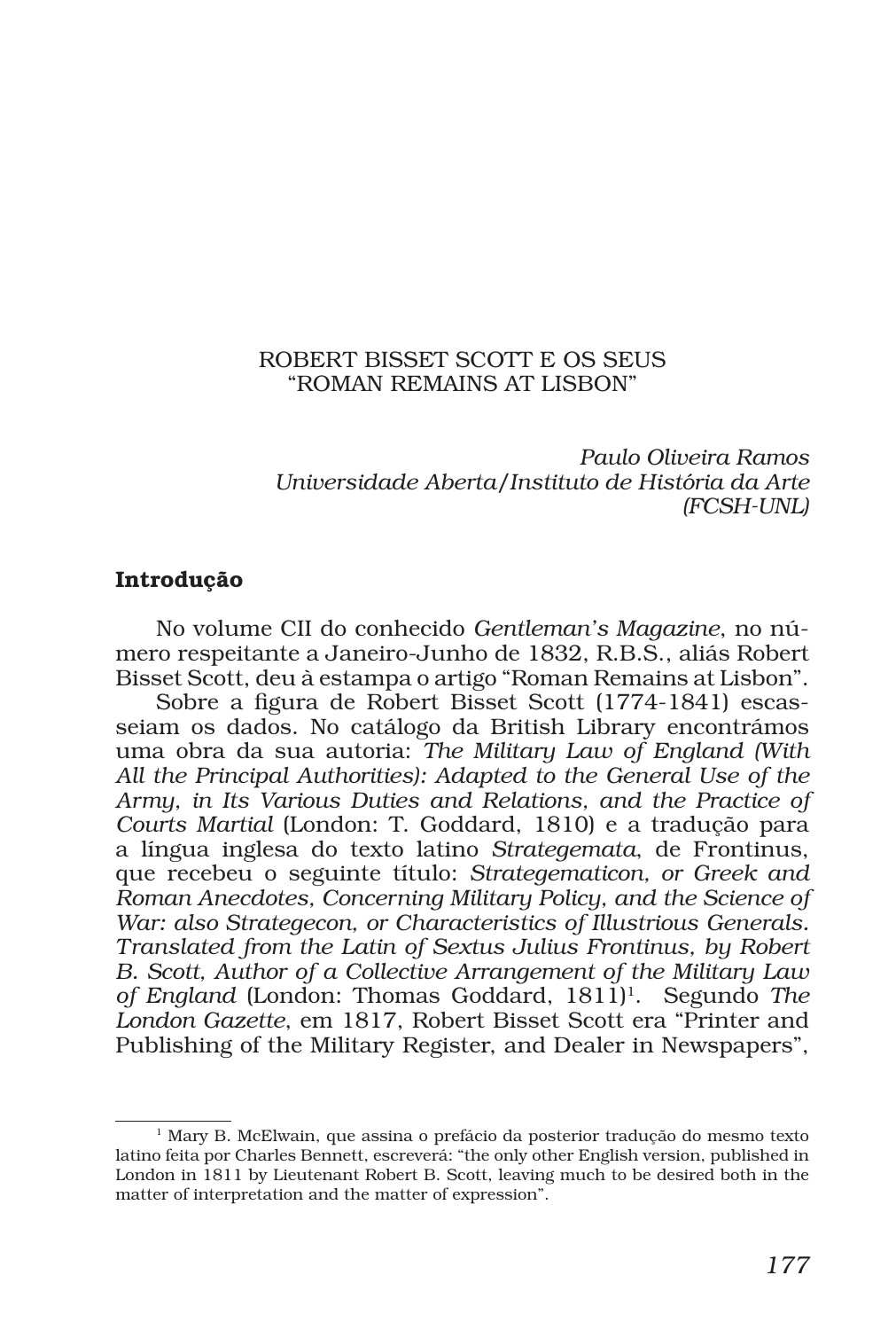além de se encontrar "bankrupt" (540). O prestimoso *Dictionary of National Biography* acrescenta que Robert Bisset Scott terá vindo para Portugal em 1830 "to serve against Dom Miguel" (1897, vol. LI: 66). Contudo, sobre a sua estada entre nós, nada mais acrescenta.

O artigo aqui em questão situa-se tematicamente distante dos textos acima referidos, de teor militar, em que R. B. S. foi autor e tradutor. O escrito publicado no *Gentleman's Magazine*  apresenta um conteúdo arqueológico-patrimonial com manifesto interesse para os estudiosos da história de Lisboa. Não temos dados para perceber se este texto foi um episódio único na vida de Robert Bisset Scott ou se teve algum antecedente ou continuação nos anos que ainda viveu. O texto de R. B. S. começa assim:

I have always thought that Portugal offered a scene of peculiar interest to the antiquary, from its being among the very last of the provinces that remained to Rome after a possession of seven centuries; and retaining more of its language and manners than any other country, to the present time, of which specimens, both oral and memorial, every where remain.

Of Portugal, thus profuse in monuments of Roman antiquity, the only municipality of that people, their *Felix Julia*2, Lisbon, is naturally the first object of attention, notwithstanding the deterioration of its share from almost innumerable causes (291).

O texto fala dos vestígios romanos que se encontram pela cidade de Lisboa – esta afigura ser a preocupação instante do autor – dizendo que "the first point in the search after Roman Lisbon on which I made my stand, was the very ancient Castle St. George still existing" (292). Depois, referindo-se aos nossos "antiquários", destaca Luís António de Azevedo que designa como um "inteligent and learned Portuguese antiquary", lembrando ainda outros onde se destacam os nomes de "Resende, Brito, Cunha, Marinho, Vasconcellos, Cardoso, &c" (293). Aventurase, de seguida, pelos arredores da capital, visitando Cintra, onde refere "the temple of the Sun and the Moon on the *serra*", também "lovely Colares" e "Torres Vedras, the *Turres Veteres* of the Romans" (294). De regresso a Lisboa enuncia a existência de vários vestígios romanos onde sobressaem inscrições.

<sup>2</sup> Na verdade *Felicitas Ivlia Olisipo*.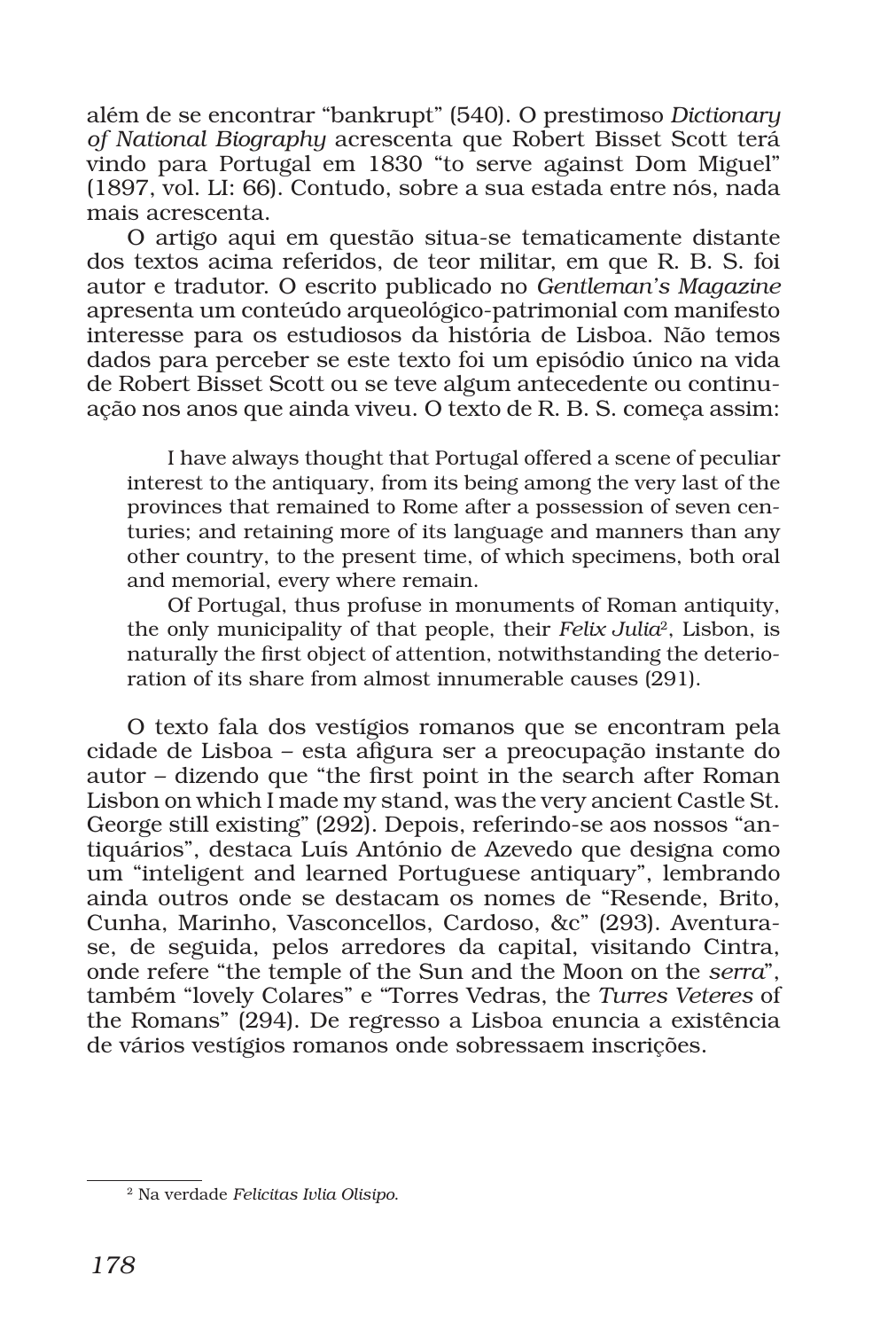### 1. O Elogio do Aqueduto

Parte significativa do texto de Robert Bisset Scott é dedicada ao Aqueduto das Águas Livres, onde R. B. S. enleia comparações de Lisboa com Roma e referências a D. João V:

Seven hills, like those of Rome, form its site; an aqueduct, equal to that of "the eternal city," cuts through the hills, and diverges beneath temples and palaces in beautiful colonnades, of height fully equal to that described by Procopius (291).

### E mais à frente:

I have already spoken of the aqueduct as equal in every respect to the description of those of Rome; it is built like them on an inclined plane, whence the water proceeding to its level issues forth through beautiful fountains in every direction. I had opportunities of applying to the archives of the persons of rank, to whom they are intrusted, as in ancient Rome; but even a plan of their subterraneous structure was unfinished, so that I cannot add to what I have stated at the outset, more than that no ancient nation could possibly surpass the Portuguese in their apparent reverence for water, if one may judge, besides their numerous eulogies, from their magnificent endeavours to preserve its purity. The south entrance is at a short distance from the Tagus, beneath the fountain of Loretto, which (from being admirably surmounted by his statue) might well cope with that of Neptune at Rome.

Immediately on entering the passage, I was astonished by the beauty of the lengthened arch which presented itself, or rather arches, for to right and left, as they diverge to different quarters, it is the same. On each side of the passage are two narrow channels elevated about two feet; along one of which only ran the water, the purpose of the other being to act in its turn, whenever any sediment is deposited from the little stream, which at this time exhibited a slight ferruginous colour. The passage is wide enough for two persons to pass together, and the arch sufficiently high to realize, as before noticed, the statement of Procovious, of a man passing up it on horseback. The whole of the exquisite Portuguese masonry in hard firestone, seemed as perfect and as clean as if erected yesterday, which, with the water brightly sparkling against the lights which were carried, appeared almost supernatural.

The whole is one of the creditable efforts of John V.; but that it is on the Roman model, if not partly on a Roman foundation, is certain. It is on record that the water for the supply of the ancient city, was concentrated within its walls: and as the Romans pro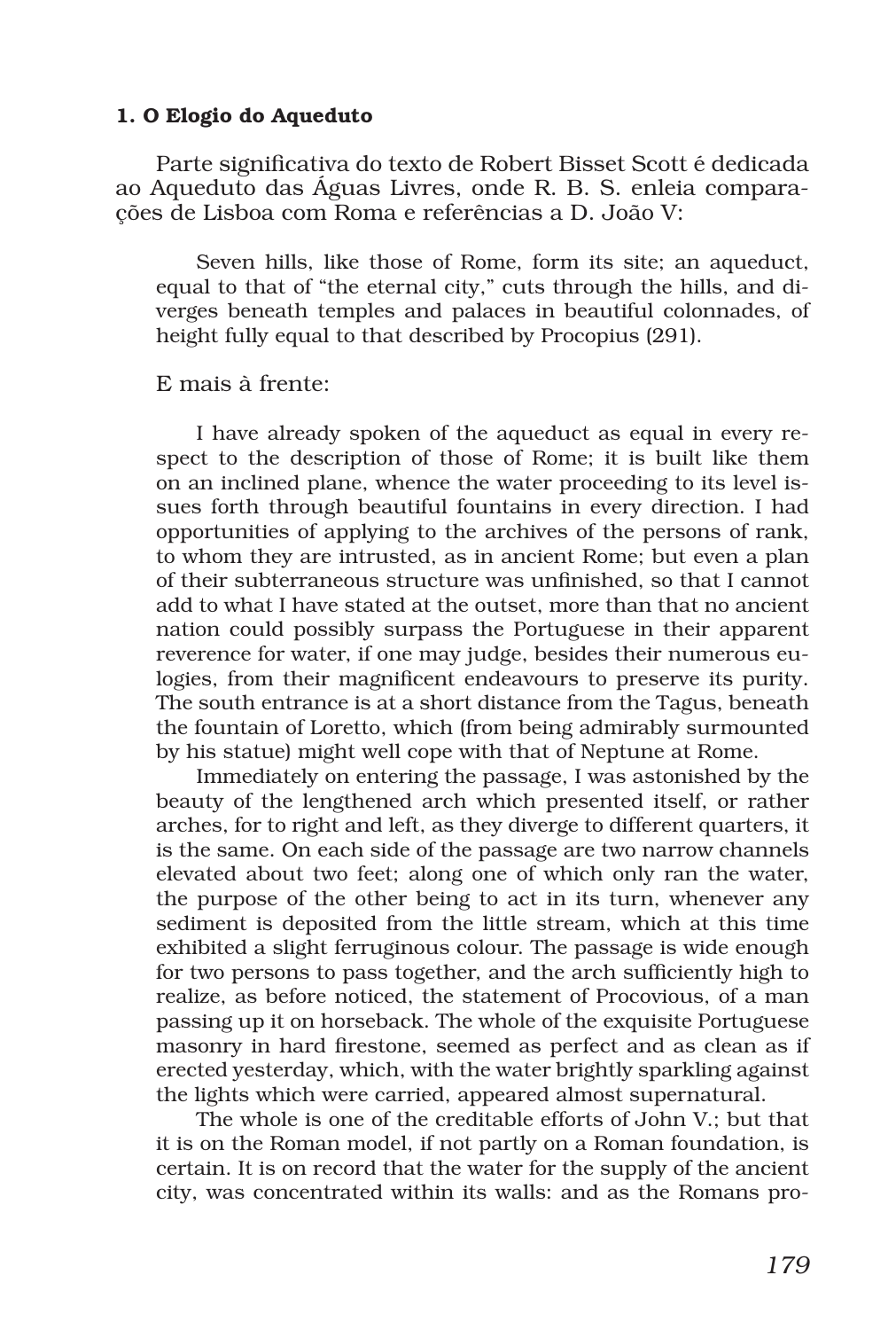vided aqueducts in various provinces of Portugal, it is hardly to be supposed they would neglect the apparently foundled capital, "happy Julia." It is stated by Marinho and others, that the waters of the old city did not extend to the modern Lisbon; as also that it had long been projected to bring the waters from Bellas, &c. to it; that the senate of Lisbon had, at the commencement of the 17th century, laid apart 70,000l. for that purpose, but which was wasted in fruitless rejoicings on the arrival in the city of Philip III of Spain. I conceived I saw something of mere Roman remains about the valley of Alcantara, so famous under the Moors, over which pass the beautiful lofty arches so celebrated throughout Europe (296).

### 2. O Alvará de 1721

Eventualmente mais interessante que as suas deambulações arqueológicas olisiponenses ou mesmo as pormenorizadas referências ao aqueduto que abastecia Lisboa, Robert Bisset Scott verteu para a língua inglesa e publicou numa longa nota no artigo aqui lembrado dois dos documentos mais relevantes da história da defesa do património entre nós: o alvará de 20 de Agosto de 1721 e o texto da republicação deste em 4 de Fevereiro de 1802.

Em primeiro lugar diga-se que esta *démarche* de Robert Bisset Scott é inédita, pois a actividade em Portugal em prol da salvaguarda do seu património, independentemente dos seus méritos ou deméritos, raramente mereceu a atenção dos autores estrangeiros mesmo daqueles que têm traçado grandes panorâmicas patrimoniais, quer de âmbito europeu, quer mundial<sup>3</sup>. Ao invés, são muitos os testemunhos estrangeiros publicados sobre vandalismos patrimoniais praticados entre nós. Vejam-se dois exemplos centrados no "famoso" afrontamento entre a quinhentista Torre de Belém e a Fábrica de Gás erguida a partir de 1888 em seu redor4. Primeiro excerto:

<sup>3</sup> Assim aconteceu, por exemplo, com Françoise Choay, Dominique Poulot e Jukka Jokilehto. E, como estes autores, tantos outros.

<sup>4</sup> Desse confronto disse Ramalho: "a Torre de Belem emparceira-se com a chaminé do mais vil e sordido barracão, a qual sacrilegamente a cuspinha e enodôa com salivadas de um fumo espesso, gordoroso e indelevel, como se a incomparavel joia d'esse marmore, que o sol portuguez carinhosamente sobredourara pelos afagos de tres seculos, houvesse sido tão subtilmente cinzelada pelos artistas manoelinos para escarrador de mariolas, por cima do qual todavia ainda algumas vezes, em dias de gala, se desfralda e tremula o pavilhão das quinas, mascarrado de carvão como um chéché de entrudo" (83-84).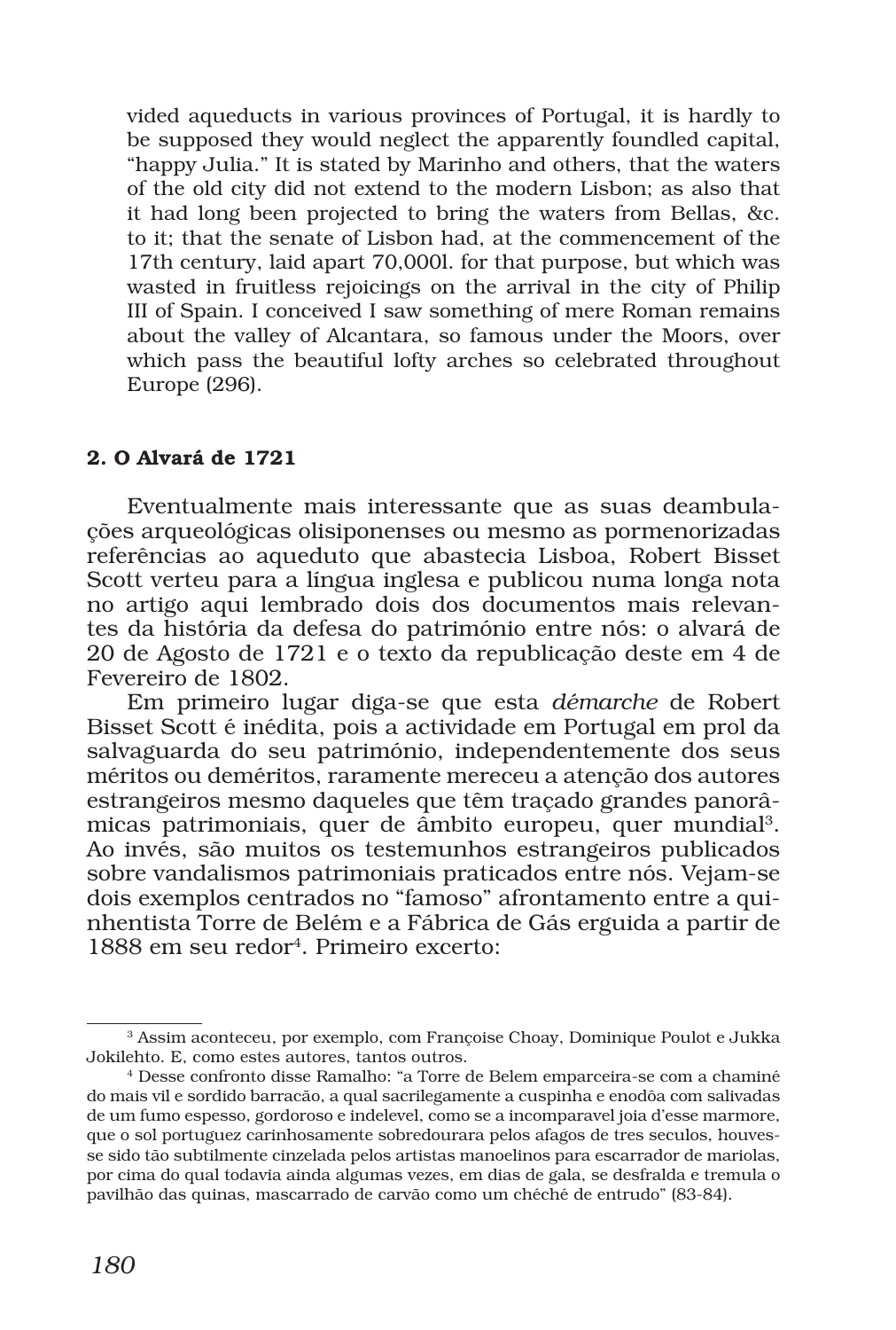(…) and the next object which attracted attention was the square tower of Belem, serving as one of the defences of the city, its architectural beauties contrasting strongly with the buildings of the gasworks, the gasometers, and the heaps of slag immediately adjoining (Morant, 1891:6)5.

A mesma postura neste outro exemplo:

"Tell me," the countess d'Eu asked us, "what is that horrible thing next to the Tower of Belem?"

"It is a gasometer, belonging to the new gas company," we replied.

"It is a pity to have thus spoiled that beautiful monument" (Barman, 2002: 205).

Ganha, assim, maior relevo o texto e o autor que hoje concentrou a nossa atenção. Sobre o primeiro desses diplomas régios, a tantos títulos precioso, Robert Bisset Scott diz-nos que:

John V no sooner found himself at peace, and capable of attending in certain points to the pacific aggrandizement of his country, than he established the Royal Academy of Portuguese History, and issued an *alvara*, or edict, for the particular preservation of every species of ancient memorials; not like the Roman emperors, confining it to edifices or monuments, or the present beauty of cities, but specifying all the objects that can illustrate the history of a country; and this decree, moreover, denounces all, of whatever rank, who shall contravene it, with certain penalties (291-292).

Recorde-se que a Academia Real da História Portuguesa foi criada pelo Magnânimo por decreto de 8 de Dezembro de 1720, o primeiro alvará de que fala Robert Bisset Scott tem a data de 20 de Agosto de 1721 e na sua génese destaca-se, como já mostrei algures<sup>6</sup>, D. Rodrigo Anes de Sá Almeida Meneses (1676-1733), 6º conde de Penaguião, 3º marquês de Fontes e 1º marquês de Abrantes, gentil-homem da câmara de el-rei D. João V e censor da Academia Real da História Portuguesa. Na verdade, foi este

<sup>5</sup> E não só em língua inglesa: "La municipalité de Lisbonne a commis le crime impardonnable de placer à côté de la tour de belem une usine à gaz. Il faudrait applaudir aux restrictions qui ont mis fin à l'autonomie communale de la ville, si c'est à l'époque de sa liberté que ses édiles on tren du possible une explosion qui sans cesse menace de détruire le plus pur des chefs-d'œuvre" (Lambert, 1896:73).

<sup>6</sup> Cf. Ramos, 2014: 223-227.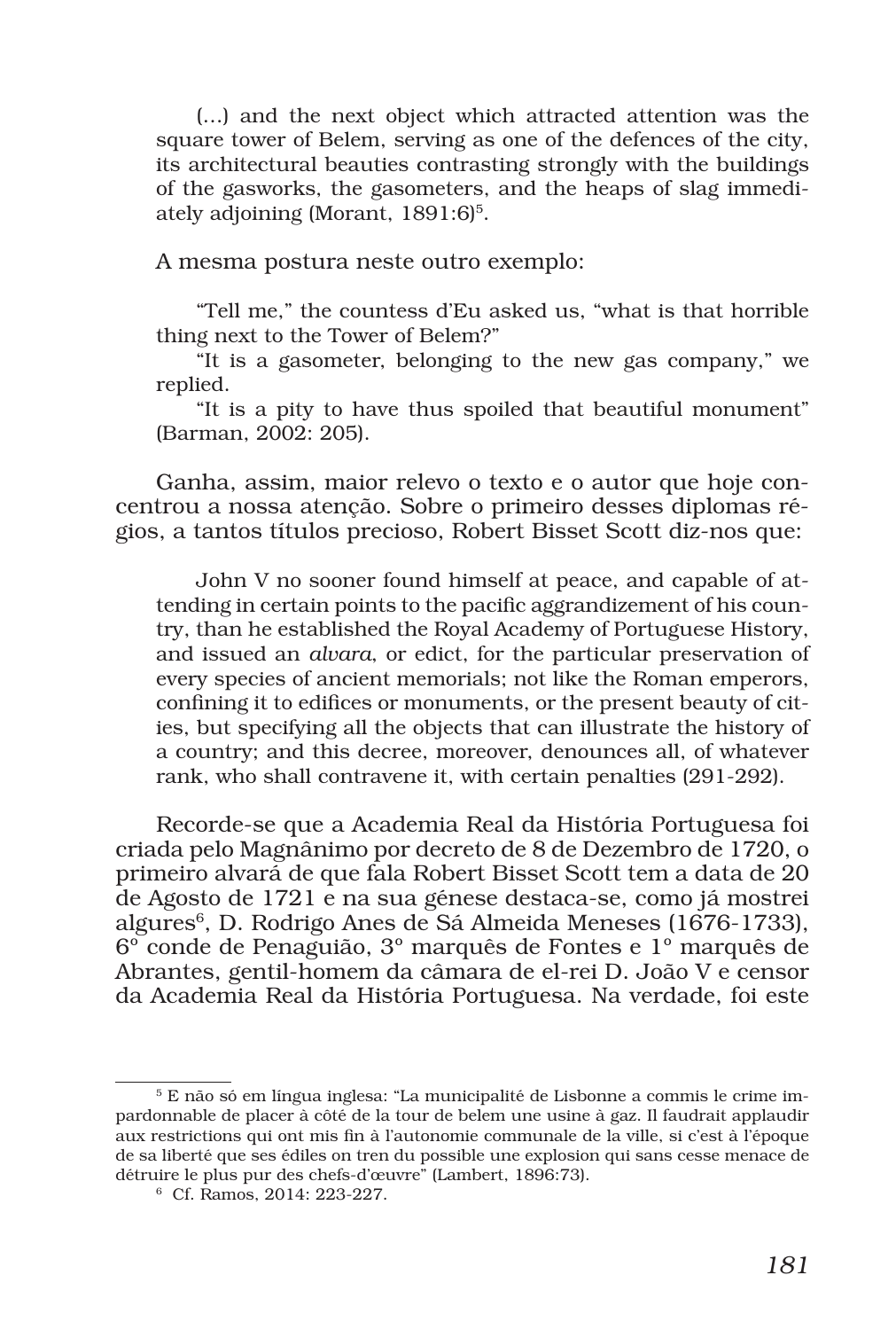fidalgo que três anos após o seu regresso de Roma, sabemos envolvido em pelo menos duas jornadas pelo Alentejo que percorreu "de huma a outra extremidade" e que justificou de modo tão interessante:

Devo tambem eu dar conta do meu estudo, e sendo elle de pedras, só nas fabricas, que resistindo às injurias do tempo se conservão, ou nas que cedendo lhe se arruinão, póde empregar se a minha diligencia: mas como estes volumes senão revolvem facilmente, he preciso que se mova quem os busca, e que em repetidas viagens os observe (1721: [fl.113]).

A estas "jornadas" do marquês de Abrantes – que são, sem dúvida, um dos episódios mais curiosos da história do nosso património – podemos aplicar as palavras de André Chastel e Jean-Pierre Babelon, sobre iniciativa similar de Prosper Mérimée (1803-1870) ao percorrer as províncias de França, um bom século mais tarde do que o marquês de Abrantes fez em Portugal:

(…) ils' agit de la découverte du pays à travers son paysage historique. Ce qui suppose sans doute le besoin d'explorer un passé englouti dans la monotonie rurale et compromis par l'ignorance ou la présomption.

A cet égard, cette expérience manifeste une intuition forte et – il faut bien l'admettre – moderne du patrimoine" (1994 :75).

Regressemos a Robert Bisset Scott e, agora, finalmente, à sua tradução (incompleta)<sup>7</sup> do Alvará joanino, não antes de lembrar que até à data da sua publicação poucos eram na Europa os textos legais de carácter patrimonial que tinham visto a luz do dia. Diga-se, ainda, que as principais características do alvará joanino destacam-no face aos já existentes e, mesmo, de alguns diplomas que lhe seguiram:

The Chambers and Municipalities of the towns<sup>8</sup> of this kingdom are charged to take very particular care to preserve all the Antiquities [Phoenicians, Greek, Roman, Gothic, or Arabian]

<sup>7</sup> Falta concretamente a passagem onde se coloca uma das questões mais interessantes, a que tem a ver com os limites cronológicos da sua aplicação. Ao definir o seu *terminus ad quem*, o alvará estabelece uma pequena distância de 160 anos entre a data da sua publicação (1721) e o reinado de D. Sebastião (antes de 1557). Rem Koolhaas, escrevendo sobre esta questão, disse: "Thatdistance (...) in 1818 (...) was 2,000 years" (Koolhaas, 2004: 2).

<sup>8</sup> No original "Cidades, e Villas".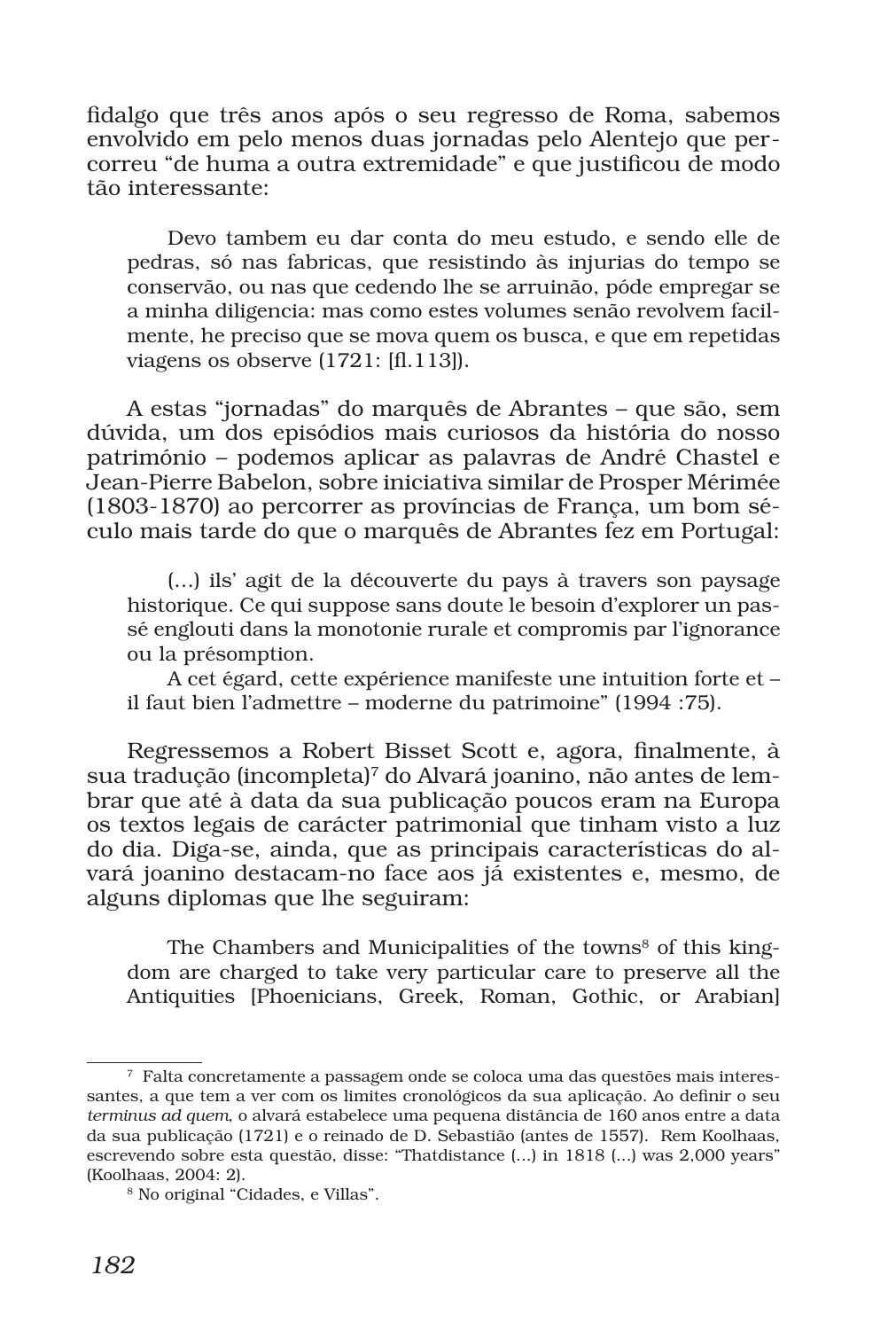which they have at present, or may henceforward discover, within the limits of their districts; and that so soon as they find or discover any newly, they give an account thereof to the Secretary of the said Royal Academy, for him to communicate to the Director, Censors, and other Academicians; and the said Director and Censors with the notice so communicated to them, will make the provision which shall appear necessary for the better preservation of the monuments discovered; and if what is so discovered newly shall be images of metal<sup>9</sup>, plates, or medals, containing figures or characters, and also coins of gold, silver, copper, or other metal whatsoever, the Directors and Censors can cause them to be purchased from the funds assigned to the said Academy. And the persons of quality who shall contravene this my disposition, deface the edifices of those ages<sup>10</sup>, statues, marbles, and monumental inscriptions<sup>11</sup>, or melt images, plates, medals, and coins abovementioned, or deteriorate their form, so that it is impossible to know the figures and characters, or, finally, conceal them; besides incurring my *degradation*<sup>12</sup>, will experience as well the demonstration that the case may require, and their inattention, negligence, and malice merit; and persons of inferior condition will incur the penalties imposed by the Ordination<sup>13</sup>, Book V. title 12,  $\S$  5, concerning those who melt coin. And hence, of those who find im $a$ ges<sup>14</sup>, plates, medals, or ancient coins, desiring to sell and reduce them to current money, the Chambers shall be obliged to purchase them, pay promptly according to their just value, and remit them immediately to the Secretary of the Academy, who shall present them to the Directors and Censors, ordering the Chambers to be satisfied for their cost (Ramos, 2014: 225).

Está ainda por fazer o balanço da aplicação deste diploma. Contudo, alguma correspondência dirigida à Academia Real da História por figuras como o padre Jerónimo Contador de Argote, Martinho de Mendonça de Pina<sup>15</sup>, ou o padre D. Tomás Caetano

<sup>9</sup> No original "lâminas de metal".

<sup>10</sup> No original "séculos".

<sup>&</sup>lt;sup>11</sup> No original "cippos".

<sup>&</sup>lt;sup>12</sup> No original "desagrado".

<sup>13</sup> *Ordenações Filipinas.*

<sup>&</sup>lt;sup>14</sup> No original "lâminas".

<sup>15</sup> Escreveu este autor: "Junto da Cidade da Guarda, em distancia de legoa e meya ao Norte, perto do pequeno lugar de Guilhafonso, a poucos passos de hum regato perenne, em hum valle largo, ou campina cercada de outeiros, vi muitas vezes huma Anta, que hehuma mesa de pedra tosca, que tem 13.palmos de largo, e 15.de comprimento, que corre de Nascente ao Poente elevada 9.palmos de terra sobre cinco toscos Padroens: outra vi junto do lugar das Antas de Penalva, muito mayor; como o hetambem, tendo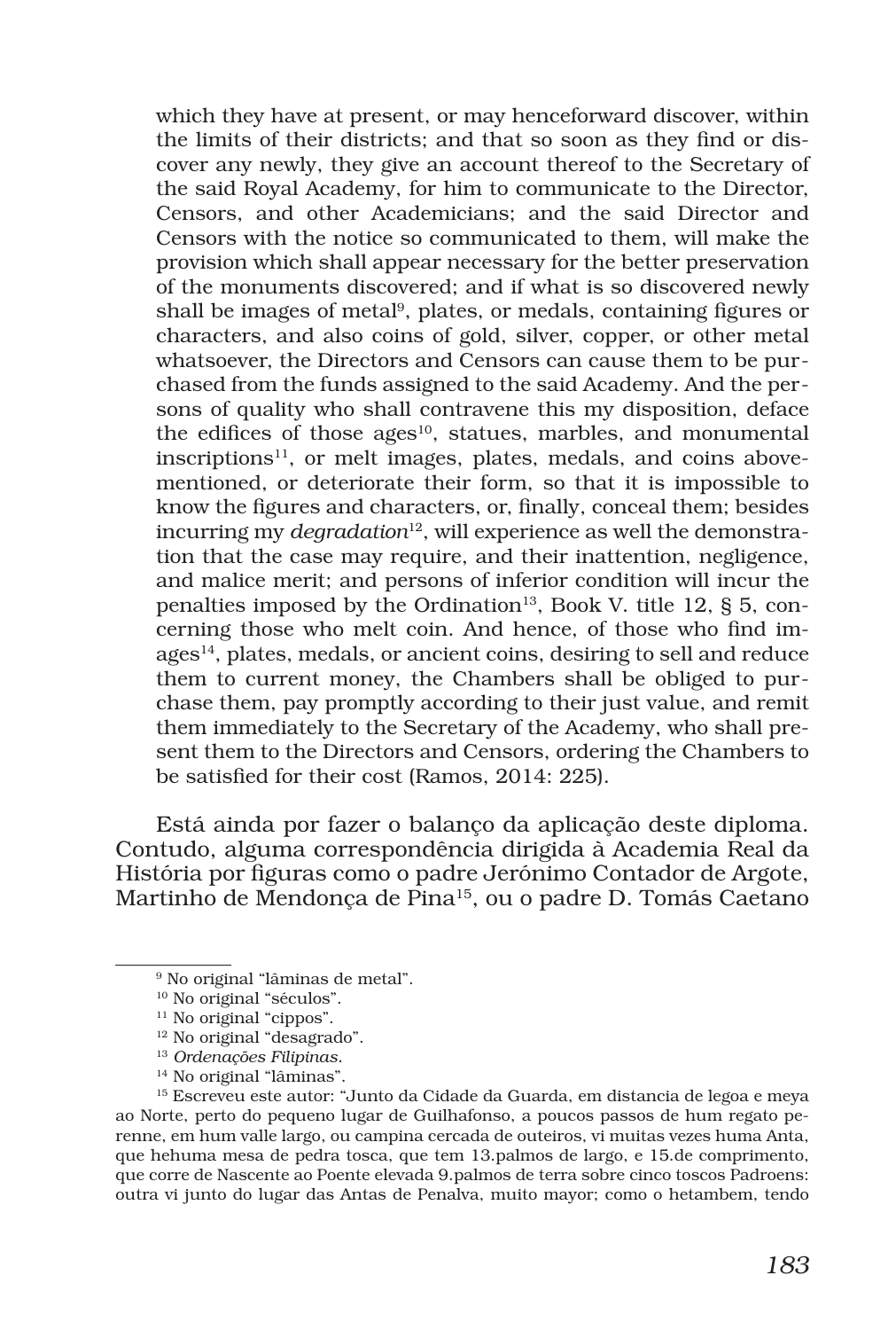do Bem, entre outros, de par com notícias publicadas na *Gazeta de Lisboa*16 referem vestígios arqueológicos encontrados no reino ainda no século XVIII a que não será estranha a "pressão"do alvará. Infelizmente, o que é legislado nesse texto acabaria por cair no esquecimento nos anos que se seguiram. Daí, a sua republicação oito décadas mais tarde a pedido do Bibliotecário Mor da Real Biblioteca de Lisboa.

Robert Bisset Scott não deixaria de traduzir também esse novo diploma assim designado: *Alvará com Força de Lei pelo qual Vossa Alteza Real he Servido Suscitar o Alvará de Lei de 20 de Agosto de 1721, Ordenado em Benefício da Academia Real da História Portugueza para a Conservação e Integridade das Estatuas, Marmores, Cippos, e Outras Peças de Antiguidade: Mandando que as Funcções do Mesmo Alvará, que até Agora Pertenciam ao Secretario da Dita Real Academia, Fiquem da Data do Presente em Diante Pertencendo ao Bibliothecario Maior da Bibliotheca Publica; Tudo na Forma Acima Declarada*:

I, the Prince Regent, make known to those who shall see this Edict, with the force of law, that, the chief librarian of the Royal Library of Lisbon representing to me the importance not alone of antiquities sacred and polite, and the illustration of the arts and sciences, but for the ornament of the same library, of forming in it a grand collection of pieces of antiquity and rarity; and I wishing the collection referred to, to be formed for public utility, hold for good to revive the disposition of the Edict of Law of 20th of August 1721, by which Don John V, my grandfather, ordered as a grant to the Royal Academy of Portuguese History, the preservation of statues, marbles, monumental inscriptions, images, and other pieces of antiquity, on which are found figures, letters, or characters; the which edict is ordered to be republished, to have an entire and full observance for the good of the Royal Library of Lisbon. It is determined that the functions of the same declared Edict belonging to the Secretary of the same Academy, as well as the correspondence with the Chambers concerning the monuments which they find, shall remain attached to the chief librarian of the said Royal

pela informação, que nos derão, trinta palmos de comprido, huma, que esta junto da Matanca, e outra junto de Carrapichana, não muito longe de Celorico; e me lembra de ver outra na Provincia de Alentejo, junto da Villa de Nisa" (1-22).

<sup>16</sup> Veja-se a *Gazeta de Lisboa Ocidental* de 29 de Maio de 1721: "Com as novas ordens, que S. Mag. passou a favor da Academia Real, se tem descuberto em varias partes do Reyno muytas inscripções, columnas, & vestígios de edificios antigos, de que atégora se não tinha noticia, & de que se mandão copias, & debuxos; & nos Cartorios muytos documentos curiosos, & importantes, de que vão chegando os treslados".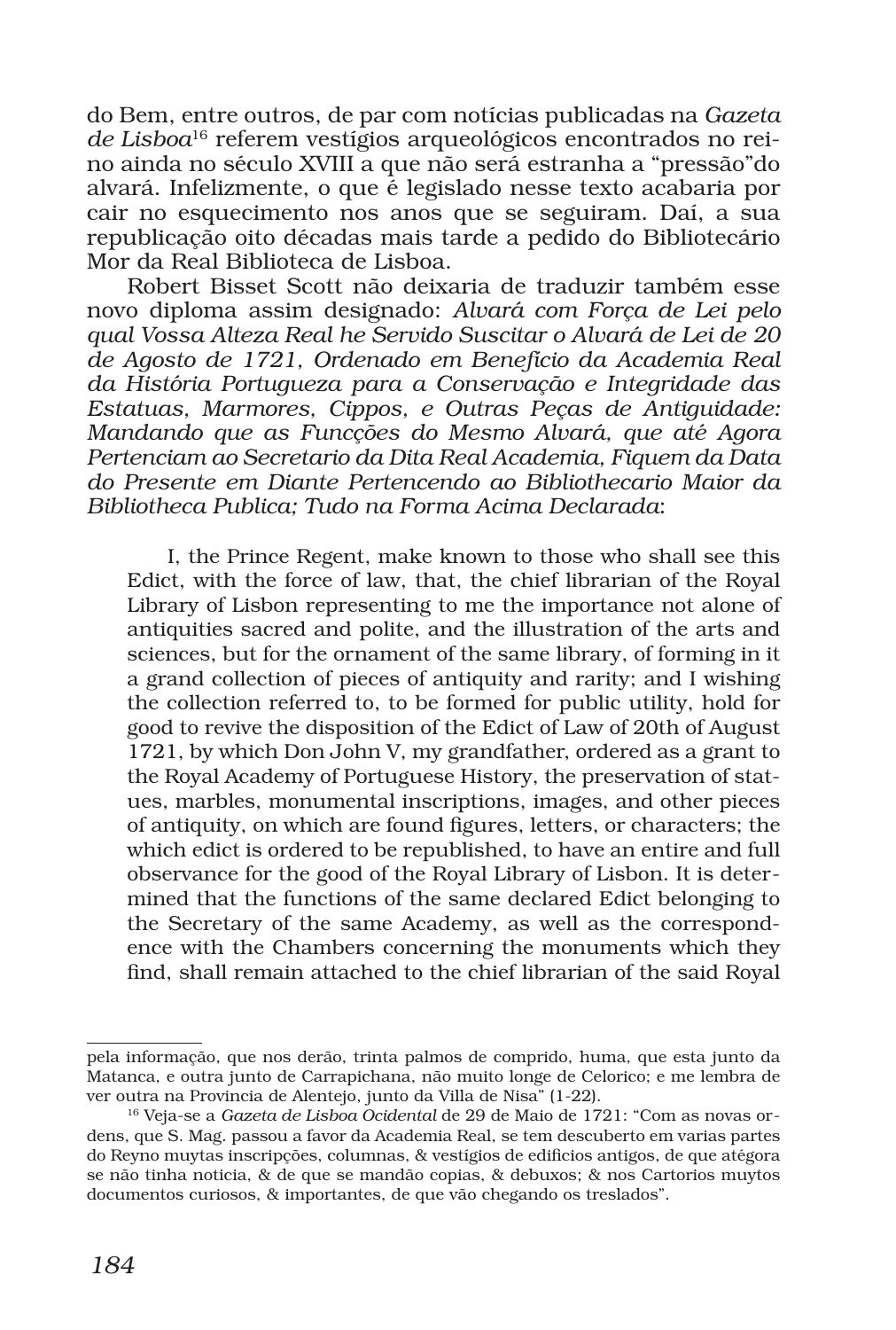Library; all being to be represented to me through the Counsellor Minister, Secretary of State for the Revenue, Inspector-general of the Revenue, Inspector-general of the Royal Library of Lisbon, that I may order the necessary provision, as also to purchase medals, images, and other similar objects, to the account of my royal revenue, towards the preservation of the same objects, and all others whatever which may be in this matter convenient.

[The legal forms as before] (292).

# Conclusão

Este texto de Robert Bisset Scott foi aparentemente esquecido. Nem mesmo em 1896 quando a *Society of Antiquaries of London* perguntou a Lisboa "what statutable provisions exist in Portugal for the protection of ancient monuments, buildings; or otherwise in regard to demolition, restoration or addition?" (Ramos, 2013: 205), nem Londres nem Lisboa se recordaram dos dois alvarás traduzidos por R. B. S. e publicados no *Gentleman's Magazine* havia já mais de seis décadas.

## OBRAS CITADAS

- Barman, Roderick J. *Princess Isabel of Brazil: Gender and Power in the Nineteenth Century*. Washington: SR Books, 2002.
- Babelon, Jean-Pierre e André Chastal. *La Notion de Patrimoine*. Paris: Liana Levi, 1994.
- Chastel, André e Jean-Pierre Babelon. *La notion de patrimoine*. Paris: Liana Levi, 1994.

*Dictionary of National Biography*. London: Smith, Elder & Co, 1897, vol.LI.

- *Gazeta de Lisboa Ocidental*. Lisboa: Officina de Pascoal da Sylva, 29 de Maio de 1721.176.
- Koolhaas, Rem. "Preservation is overtaking us". *Future Anterior*, 2004, I, no. 2. 1-4.
- Lambert, Juliette. *Une Excursion au Portugal (Notes de Voyage)*. Paris: G. Havard Fils, Éditeur, 1896.
- *The London Gazette*. 17226, 4 March 1817. 540.
- McElwain, Mary B.. "Preface". *Frontinus the Stratagems and the Aqueducts of Rome With an English Translation by Charles E. Bennett*. London: William Heinemann, 1925. V-VII.
- Meneses, D. Rodrigo Anes de Sá Almeida. "Noticias da Conferencia, que a Academia Real da Historia Portugueza fez em 31 de Julho de 1721". *Colleçam dos Documentos, Estatutos e Memorias da Academia Real da Historia Portugueza, que neste Anno de 1721 se Compuserão, e se*